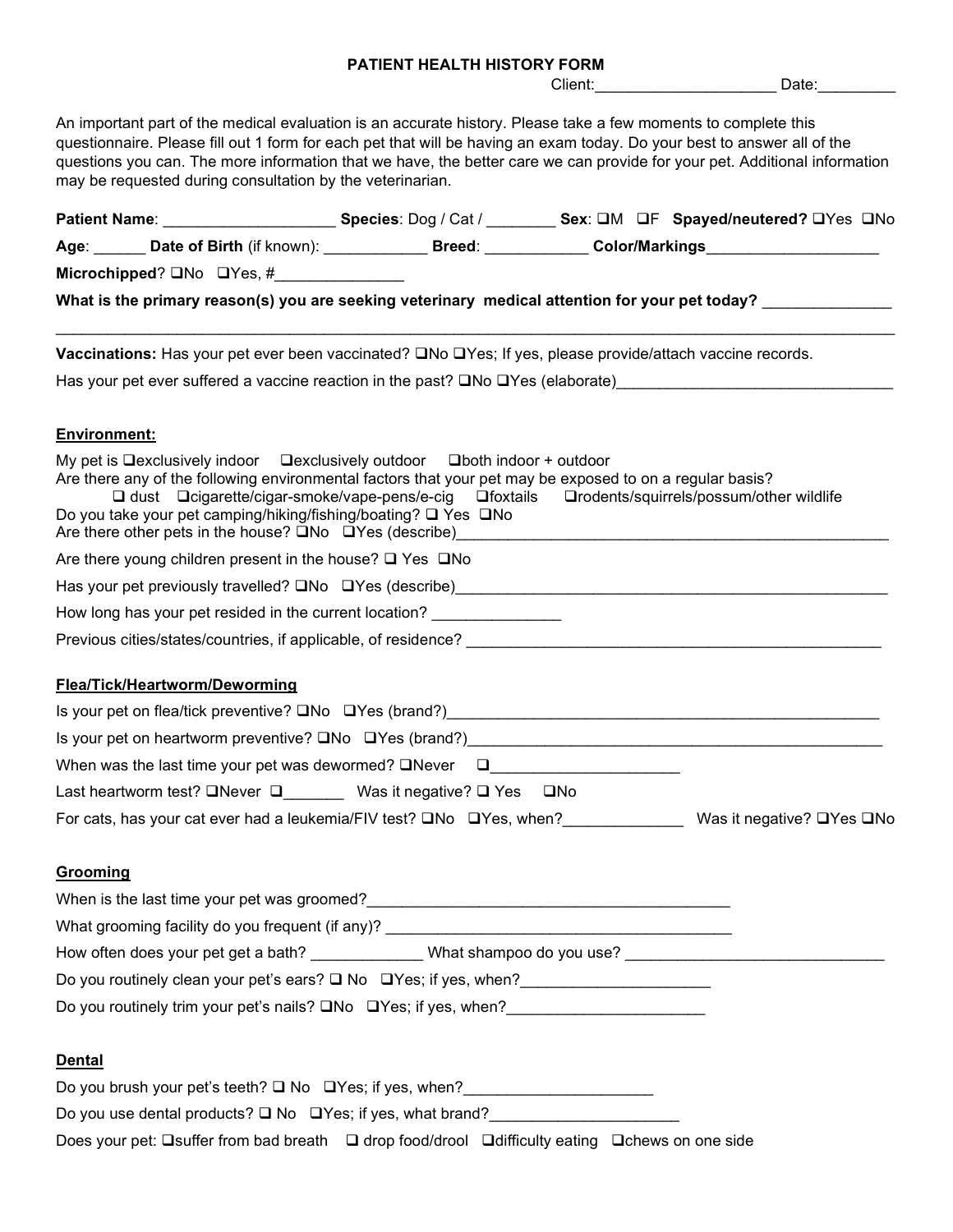## Food:

| Your pet's diet is predominately $\Box$ dry food $\Box$ Wet/canned food $\Box$ human food $\Box$ combination |  |  |
|--------------------------------------------------------------------------------------------------------------|--|--|
| What brand of food?                                                                                          |  |  |

| What supplements/treats do you give your pet:                                                                     |
|-------------------------------------------------------------------------------------------------------------------|
| Does your pet get table scraps? $\Box$ Yes $\Box$ No                                                              |
| How often does your pet get treats $\Box$ once per day $\Box$ multiple times per day $\Box$ weekly $\Box$ monthly |
| Recently has your pet's appetite $\Box$ decreased $\Box$ increased $\Box$ stayed the same                         |
| What about your pet's water consumption? □ decreased □ increased □ stayed the same                                |
| Was it a normal amount? $\square$ No $\square$ Yes<br>When did your pet last eat?                                 |
| In there enviting also we should know about your pot's diat?                                                      |

Is there anything else we should know about your pet's diet?

#### **Medications**

Is your pet on any medications?  $\Box$  No  $\Box$  Yes; if yes please list them and the last time your pet has received a dose

 $\mathcal{L}_\mathcal{L} = \{ \mathcal{L}_\mathcal{L} = \{ \mathcal{L}_\mathcal{L} = \{ \mathcal{L}_\mathcal{L} = \{ \mathcal{L}_\mathcal{L} = \{ \mathcal{L}_\mathcal{L} = \{ \mathcal{L}_\mathcal{L} = \{ \mathcal{L}_\mathcal{L} = \{ \mathcal{L}_\mathcal{L} = \{ \mathcal{L}_\mathcal{L} = \{ \mathcal{L}_\mathcal{L} = \{ \mathcal{L}_\mathcal{L} = \{ \mathcal{L}_\mathcal{L} = \{ \mathcal{L}_\mathcal{L} = \{ \mathcal{L}_\mathcal{$  $\mathcal{L}_\mathcal{L} = \{ \mathcal{L}_\mathcal{L} = \{ \mathcal{L}_\mathcal{L} = \{ \mathcal{L}_\mathcal{L} = \{ \mathcal{L}_\mathcal{L} = \{ \mathcal{L}_\mathcal{L} = \{ \mathcal{L}_\mathcal{L} = \{ \mathcal{L}_\mathcal{L} = \{ \mathcal{L}_\mathcal{L} = \{ \mathcal{L}_\mathcal{L} = \{ \mathcal{L}_\mathcal{L} = \{ \mathcal{L}_\mathcal{L} = \{ \mathcal{L}_\mathcal{L} = \{ \mathcal{L}_\mathcal{L} = \{ \mathcal{L}_\mathcal{$ 

Does your pet have any known allergies?

Has your pet ever experienced an adverse event or allergic reaction to medications and/or sedation/anesthesia? QNo Yes; please elaborate\_\_\_\_\_\_\_\_\_\_\_\_\_\_\_\_\_\_\_\_\_\_\_\_\_\_\_\_\_\_\_\_\_\_\_\_\_\_\_\_\_\_\_\_\_\_\_\_\_\_\_\_\_\_\_\_\_\_\_\_\_\_\_\_\_\_\_\_\_\_\_\_\_\_\_\_\_\_

#### **Labwork**

| Date of last bloodwork        | $\square$ My pet has never had bloodwork done   |
|-------------------------------|-------------------------------------------------|
| Date of last radiograph/x-ray | $\square$ My pet has never had a x-ray          |
| Date of last fecal analysis   | $\square$ My pet has never had a fecal analysis |
| Date of last urinalysis       | $\square$ My pet has never had an urinalysis    |

## Last veterinary visit

This is my pet's first visit to a veterinary hospital/facility **QThis hospital** Another hospital. Please write the hospital/date/doctor/diagnosis and attach medical records.

## Please check any signs/symptoms you have noticed recently about your pet:

| $\square$ Bad Breath          | $\Box$ lack of appetite                 |                                |
|-------------------------------|-----------------------------------------|--------------------------------|
| □ Behavioral Problems         | □limping/stiffness                      |                                |
| $\Box$ bleeding gums          | $\Box$ loss of balance                  |                                |
| $\Box$ breathing problems     | $\Box$ lumps/bumps                      |                                |
| $\Box$ Coughing               | $\square$ scooting                      |                                |
| $\Box$ Diarrhea               | $\Box$ scratching, score?               | (1 to 10, 10 being really bad) |
| $\Box$ Ear Issues             | <b>□</b> seems depressed                |                                |
| $\Box$ Eye Discharge/Swelling | $\Box$ seizures                         |                                |
| $\Box$ Eyes bulging/bloodshot | <b>□</b> shaking head                   |                                |
| $\Box$ fainting               | □spraying house/yard                    |                                |
| $\Box$ fleas/ticks            | $\Box$ sneezing                         |                                |
| $\Box$ gagging                | $\Box$ vomiting                         |                                |
| $\Box$ hair loss              | $D$ weakness                            |                                |
| $\Box$ increased thirst       | □weight problems □increased □ decreased |                                |
| $\Box$ increased urination    | $\Box$ other                            |                                |
|                               |                                         |                                |

Has your pet ever had a history of injury, trauma, or been diagnosed with a medical illness?  $\Box$  No  $\Box$ Yes, elaborate: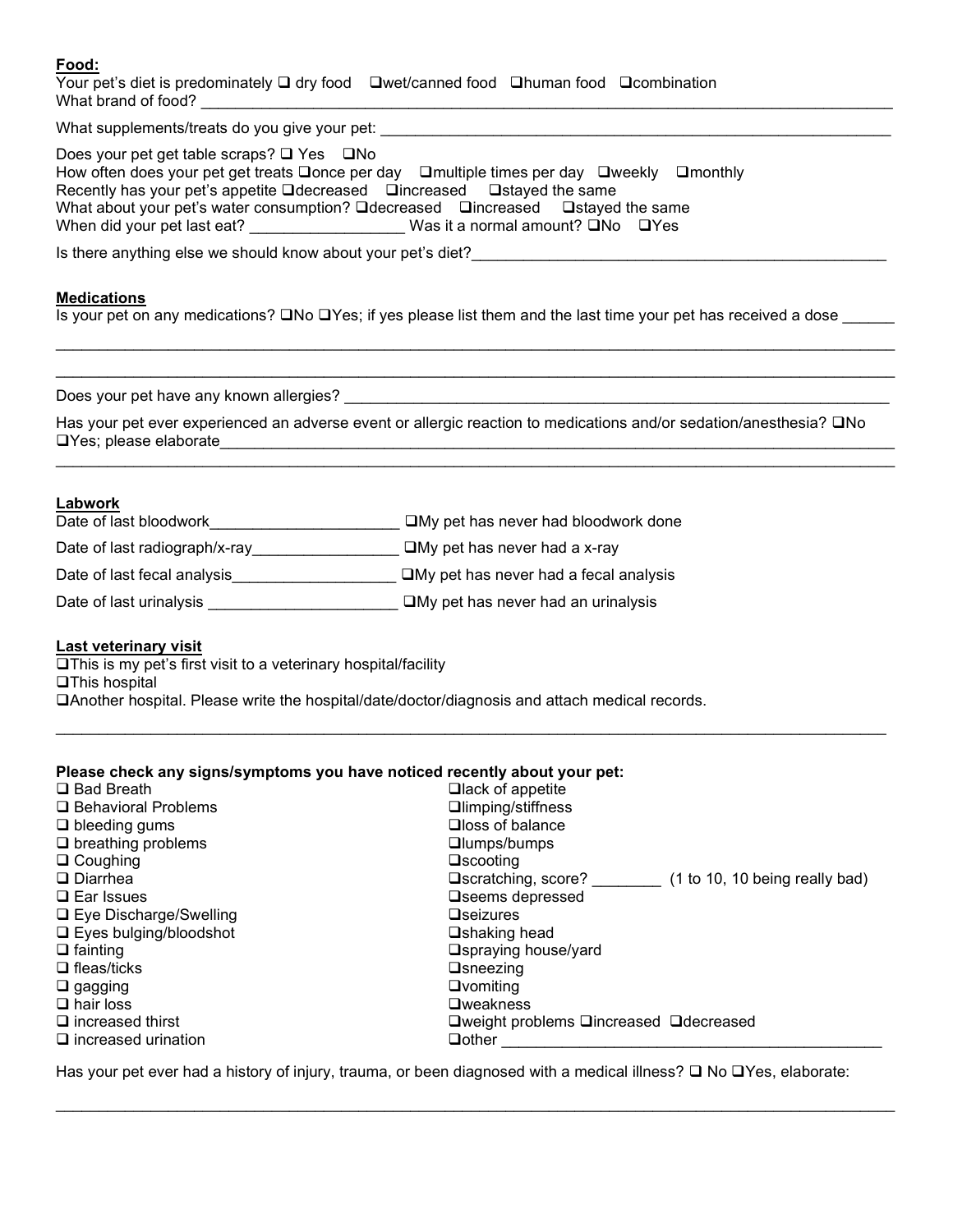# Temperament:

| Does your pet go on car rides/trips frequently? □No □Yes<br>Do you find it difficult to get your pet into the carrier/car? DNo DYes, elaborate _____________________________ |                                                                                    |  |                |                                          |             |                                                                                                                                       |                                                                                  |  |  |  |  |  |                                                                                  |
|------------------------------------------------------------------------------------------------------------------------------------------------------------------------------|------------------------------------------------------------------------------------|--|----------------|------------------------------------------|-------------|---------------------------------------------------------------------------------------------------------------------------------------|----------------------------------------------------------------------------------|--|--|--|--|--|----------------------------------------------------------------------------------|
|                                                                                                                                                                              |                                                                                    |  |                |                                          |             |                                                                                                                                       |                                                                                  |  |  |  |  |  | How and where does your pet travel in the car? (carrier/seatbelt/loose/box/etc.) |
|                                                                                                                                                                              |                                                                                    |  |                |                                          |             |                                                                                                                                       | During travel to the veterinary hospital, does your pet do any of the following: |  |  |  |  |  |                                                                                  |
| $\square$ eager/excited                                                                                                                                                      | $\Box$ reluctant<br>$\Box$ hide<br><b>Q</b> drool<br>$\Box$ vomit<br>□urinate/poop |  |                |                                          |             |                                                                                                                                       |                                                                                  |  |  |  |  |  |                                                                                  |
| $\Box$ subdued                                                                                                                                                               | $\Box$ bark/meow $\Box$ whine                                                      |  | $\square$ pant | $\Box$ tremble                           | $\Box$ pace | □other__________________                                                                                                              |                                                                                  |  |  |  |  |  |                                                                                  |
| Do you use any anxiety supplements/medications? □No □Yes; elaborate ________________________________                                                                         |                                                                                    |  |                |                                          |             |                                                                                                                                       |                                                                                  |  |  |  |  |  |                                                                                  |
|                                                                                                                                                                              |                                                                                    |  |                |                                          |             | Is your pet scared of: $\square$ men $\;\square$ women $\;\square$ other dogs $\;\square$ other cats $\;\square$ uniforms $\;\square$ |                                                                                  |  |  |  |  |  |                                                                                  |
| My pet prefers ❑female veterinary staff  ❑ male veterinary staff ❑ no preference/unknown                                                                                     |                                                                                    |  |                |                                          |             |                                                                                                                                       |                                                                                  |  |  |  |  |  |                                                                                  |
| Has your pet ever exhibited aggressive tendencies towards other pets? □No □Yes                                                                                               |                                                                                    |  |                |                                          |             |                                                                                                                                       |                                                                                  |  |  |  |  |  |                                                                                  |
| Has your pet ever exhibited aggressive tendencies towards people? □No □Yes                                                                                                   |                                                                                    |  |                |                                          |             |                                                                                                                                       |                                                                                  |  |  |  |  |  |                                                                                  |
|                                                                                                                                                                              |                                                                                    |  |                |                                          |             |                                                                                                                                       |                                                                                  |  |  |  |  |  |                                                                                  |
|                                                                                                                                                                              |                                                                                    |  |                |                                          |             | Does your pet have any sensitive areas that s/he does not like to have touched by you or others?                                      |                                                                                  |  |  |  |  |  |                                                                                  |
| Are there any procedures that you have been told seem difficult to perform on your pet? (nail trims, weight, temperature,                                                    |                                                                                    |  |                |                                          |             |                                                                                                                                       |                                                                                  |  |  |  |  |  |                                                                                  |
|                                                                                                                                                                              |                                                                                    |  |                |                                          |             |                                                                                                                                       |                                                                                  |  |  |  |  |  |                                                                                  |
| Check any situations below that your pet has shown avoidance or dislike of in the past.                                                                                      |                                                                                    |  |                |                                          |             |                                                                                                                                       |                                                                                  |  |  |  |  |  |                                                                                  |
| $\Box$ entering the vet hospital                                                                                                                                             |                                                                                    |  |                | $\Box$ going into the exam room          |             |                                                                                                                                       |                                                                                  |  |  |  |  |  |                                                                                  |
| $\Box$ other pets/people passing by in reception/lobby                                                                                                                       |                                                                                    |  |                | $\Box$ going into the treatment area     |             |                                                                                                                                       |                                                                                  |  |  |  |  |  |                                                                                  |
| $\square$ waiting with other pets/people in reception/lobby<br>$\square$ sounds coming from the treatment area                                                               |                                                                                    |  |                |                                          |             |                                                                                                                                       |                                                                                  |  |  |  |  |  |                                                                                  |
| $\Box$ being approached by veterinary staff<br>$\square$ sounds of a clipper/shaver/trimmer                                                                                  |                                                                                    |  |                |                                          |             |                                                                                                                                       |                                                                                  |  |  |  |  |  |                                                                                  |
| $\Box$ getting on the scale for a weight<br>$\square$ being put up on an table for examination                                                                               |                                                                                    |  |                |                                          |             |                                                                                                                                       |                                                                                  |  |  |  |  |  |                                                                                  |
| $\Box$ hearing the doorbell/intercom/phones ringing<br>$\Box$ direct eye contact with veterinary personnel                                                                   |                                                                                    |  |                |                                          |             |                                                                                                                                       |                                                                                  |  |  |  |  |  |                                                                                  |
| $\Box$ loud voices during examination                                                                                                                                        |                                                                                    |  |                | $\Box$ having a rectal temperature taken |             |                                                                                                                                       |                                                                                  |  |  |  |  |  |                                                                                  |
| $\square$ use of otoscope (tool to look in ears)<br>$\square$ use of a stethoscope                                                                                           |                                                                                    |  |                |                                          |             |                                                                                                                                       |                                                                                  |  |  |  |  |  |                                                                                  |

Anything else we need to know about your pet? \_\_\_\_\_\_\_\_\_\_\_\_\_\_\_\_\_\_\_\_\_\_\_\_\_\_\_\_\_\_\_\_\_\_\_\_\_\_\_\_\_\_\_\_\_\_\_\_\_\_\_\_\_\_\_\_\_\_\_